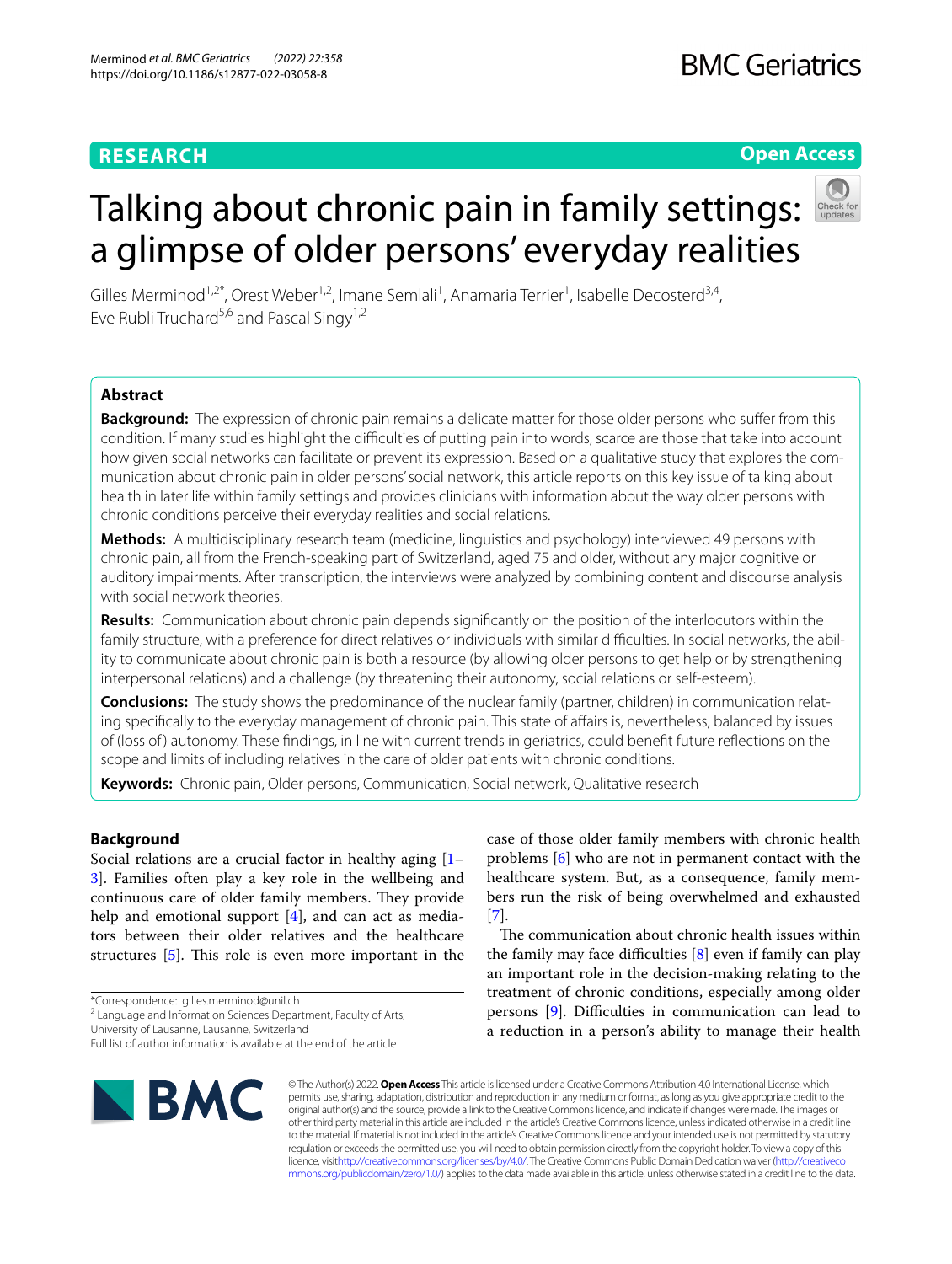problems [[10\]](#page-6-8). It is, therefore, critical to improve our understanding of the barriers and facilitators that weigh on older persons' ability to communicate about chronic health issues with members of their social network. Too few studies have been systematically carried out on this issue, despite the fact that ageing is now a major demographic fact in many parts of the world [\[11](#page-6-9)].

Among the chronic health issues afecting older persons, chronic pain is one of the most common and has many consequences for their quality of life and social roles. It is, consequently, a case in point to study the facilitators and barriers to health communication in later life. If the expression of chronic pain is a difficult matter and requires specifc language strategies at any age [[12–](#page-6-10) [15\]](#page-7-0), older persons face many obstacles [\[16,](#page-7-1) [17](#page-7-2)]. General beliefs about the inevitability of pain in later life, stoicism and cautious attitudes may lead them to withhold information that could be useful for their treatment [[18](#page-7-3)[–22](#page-7-4)]. Age-related beliefs may also prevent the members of the older persons' social network from taking into account what they say about chronic pain [[23\]](#page-7-5). Chronic pain is an important factor of vulnerability among this demographic [[24,](#page-7-6) [25](#page-7-7)] and impacts on the whole social environ-ment of the persons who suffer from it [\[26,](#page-7-8) [27\]](#page-7-9). To date, despite an increased interest in the social environment of those older members of society who live with chronic health issues [\[22,](#page-7-4) [28\]](#page-7-10), and the recognition of the need to integrate the resources of their social network into the care of chronic pain [[29\]](#page-7-11), research still provides scant information on the impact of an older person's social environment on their ability to communicate about their pain [\[30\]](#page-7-12).

Our study [[31\]](#page-7-13) examined the communication of chronic pain in older persons' social network, which combines a multiplicity of actors such as family, friends, medical staf, etc. It aimed to give a glimpse of their everyday realities, to which health practitioners have little access, and also to have a better understanding of what it is like to live with chronic pain in later life. With this in mind, this article focuses on the communication of chronic pain in family settings. It is mainly driven by the following three questions: *(a)* With whom do older persons talk about their chronic pain in family settings? *(b)* What are the parameters that explain why some interlocutors are privileged over others? *(c)* What is it like to manage the topic of chronic pain within a family network?

# **Methods**

# **Design & setting**

This article reports parts of the results of a study on communication about chronic pain in the social networks of older persons. In this study, which was carried out by a multidisciplinary research team including medicine,

linguistics, and psychology, we interviewed 49 persons over 75 years of age having chronic pain in order to examine their perceptions of the nature of communication about chronic pain and to identify their communicative needs. In order to do this, we adopted a qualitative approach that combined content and discourse analysis with qualitative social network analysis  $[31]$  $[31]$ . The study was carried out within the Lausanne University Hospital (Switzerland), and the research team was advised by a steering committee including medical and nursing staf, experienced researchers, and decision-makers working in the feld of health in older populations.

# **Data collection**

We mainly recruited participants through members of the research team and the steering committee working with older persons, and through institutions such as day care centers, nursing homes, pain clinic, associations, and home care. For methodological reasons (feasibility and comparability of the interviews), the institutions and health practitioners working with us on the recruitment were instructed to check that the potential participants did not have major cognitive or auditory impairments. The recruitment of the participants was structured in three steps: (1) a person in contact with older people having chronic told them about the study and asked if the research team can contact them; (2) if so, a member of the research team called the potential participant, explained the ins and outs of the study, and asked if she wanted to participate; (3) if the person expressed interest, the member of the research team called her a week later to ask if she still wished to participle and, if so, to set a date for the frst part of the interview. Our sample comprised 49 persons from the French-speaking part of Switzerland, aged 75 and older. They all suffer from chronic pain, here defned as pain that lasts more than three months  $[32]$  $[32]$ . We carried out the data collection by successive campaigns (from ten to ten).

The sample was built specifically to reflect the diversity of the older population in terms of sociodemographic variables (see Table [1\)](#page-2-0), because social affiliations and trajectories affect health communication  $[31, 33]$  $[31, 33]$  $[31, 33]$ . We set a threshold of at least about 10 persons per group within a variable. It allowed us to reach saturation, with no new themes identifed at the end of the research process.

The research team carried out semi-structured interviews [[34,](#page-7-16) [35\]](#page-7-17) following an interview guide refned during the course of the study  $[36]$  $[36]$ . The interviews were divided into two parts, separated by a few days (at least 2 days, on average 7 days). The first part (45–60 min) documented the participants' socio-biographic data (brief life history), a description of their chronic pain (type, duration, intensity, management, functional limitations, emotional and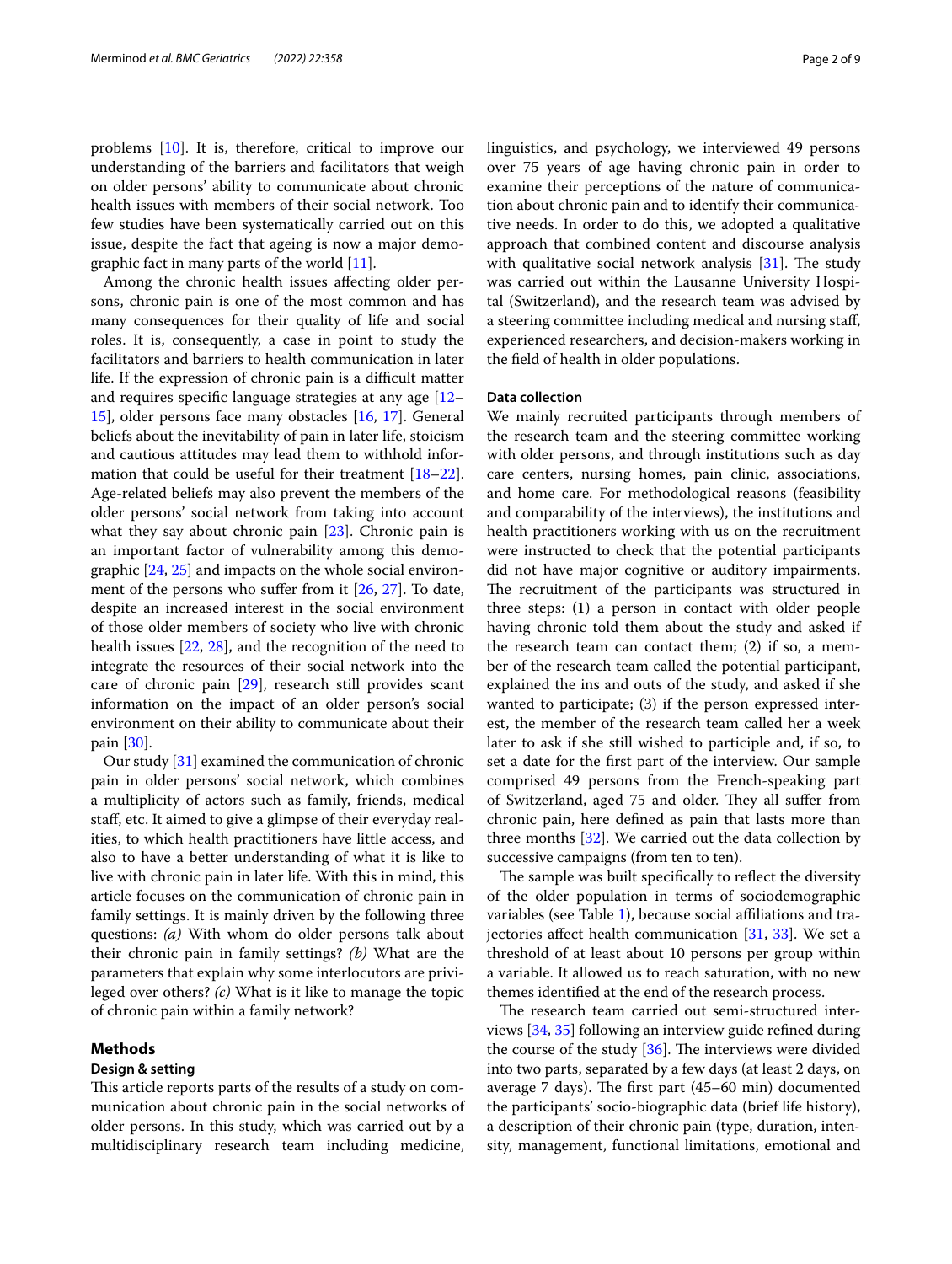<span id="page-2-0"></span>**Table 1** Respondents' socio-demographic details

| <b>Variables</b>            |                    |    |
|-----------------------------|--------------------|----|
| Gender                      | Female             | 34 |
|                             | Male               | 15 |
| Age                         | $75 - 85$          | 28 |
|                             | Over 85            | 21 |
| Primary socialization place | Switzerland        | 34 |
|                             | Other              | 15 |
| Socio-economic level        | Lower social class | 31 |
|                             | Upper social class | 18 |
| Residence                   | Home               | 40 |
|                             | Nursing home       | 9  |
| Children                    | Yes                | 39 |
|                             | Nο                 | 10 |
| Relationship status         | Single or widowed  | 33 |
|                             | With partner       | 16 |

relational impact), and their social network. For this latter point, we used the concentric circle methods [[37\]](#page-7-19) that allowed the participants to map and order by degree of importance the members of their social network and to describe the nature of these social ties. The second part of the interview (45–60 min) examined the nature of communication about chronic pain with each member of the social network (frequency of interactions, contents and goals, difficulties and preferences, motivations and consequences, specifc strategies to initiate or avoid the communication about chronic pain). It also investigated the specifc needs of these older persons and expectations regarding communication and information about chronic pain.

# **Data analysis**

Following a grounded theory perspective [\[36](#page-7-18)], we have alternated successive interview campaigns with intermediate analyses. The interviews were transcribed and coded according to the principles of content analysis [\[38](#page-7-20), 39. The analysis was done with the qualitative data analysis software NVivo. Four researchers jointly carried out the coding while receiving a continuous feedback from the other members of the research team. The coding was inductive and relied on a process of intercoder agreement  $[31]$  $[31]$ . The analysis identified the semantic categories that are used by the participants to report and explain how they communicate about chronic pain within their social network. Discourse analysis supplemented content analysis: drawing on the tools developed in linguistics [[40\]](#page-7-22), the researchers were able to take into account participants' ways of speaking (e.g., specifc lexical choices, syntactic structures, discourse patterns) and to go beyond words' literal meaning.

We coded the data so that the semantic categories correspond with the participants' perspectives on social ties rather than a prior theorization. Drawing on the typical scenarios and role designators  $[41]$  $[41]$  used by our participants, we coded the data relating to three domains of social life that were mentioned predominantly by our participants when describing how they talk about chronic pain: the medical world (doctors, nurses, etc.), the family (partner, children, etc.) and their interactions with friends and acquaintances. We identifed which domain was predominant by analyzing the social affiliation of the network's members that were designated by the participants as playing an important or very important part in their life.

Within these three domains, we identifed to whom the participants considered it appropriate to talk about chronic pain and for what reasons.

We distinguish three types of interlocutors: *main interlocutor*, *key interlocutor* and *potential interlocutor*. A *main interlocutor* is someone with whom the older persons say they talk (very) frequently about chronic pain. A *key interlocutor* is someone the older persons describe as being obviously needed when dealing with chronic pain. These two categories are not mutually exclusive: the same person may be both *main* and *key interlocutor*, and there may be a number of persons holding these communicative roles in the older person's social network. Additionally, being a *main* or *key interlocutor* does not presuppose that the person is a good interlocutor. The category of *potential interlocutor* refers to a person with whom the older persons say they sometimes talk about chronic pain, without being either *main* or *key interlocutor*.

# **Results**

A strong trend in our data is that our respondents try to avoid communicating about their chronic pain with most of the members of their social network. Nevertheless, they generally talk about it with a selected set of inter-locutors (see additional file [1](#page-6-11)). Most of them consider members of the medical profession (general practitioners and specialists, nurses, physiotherapists, etc.) to be *key interlocutors*, due to their expertise in health. *Key interlocutors* are often not the *main* ones. A large majority of the latter category are in the family, which is predominant in the social network of 38 participants. Being in a couple and having children is possibly related to having a predominantly family network: only one person with a partner and six persons with children did not have a predominantly familial social network. But it is not enough to be a member of the family network to be considered a *main interlocutor*. In addition to personal features, this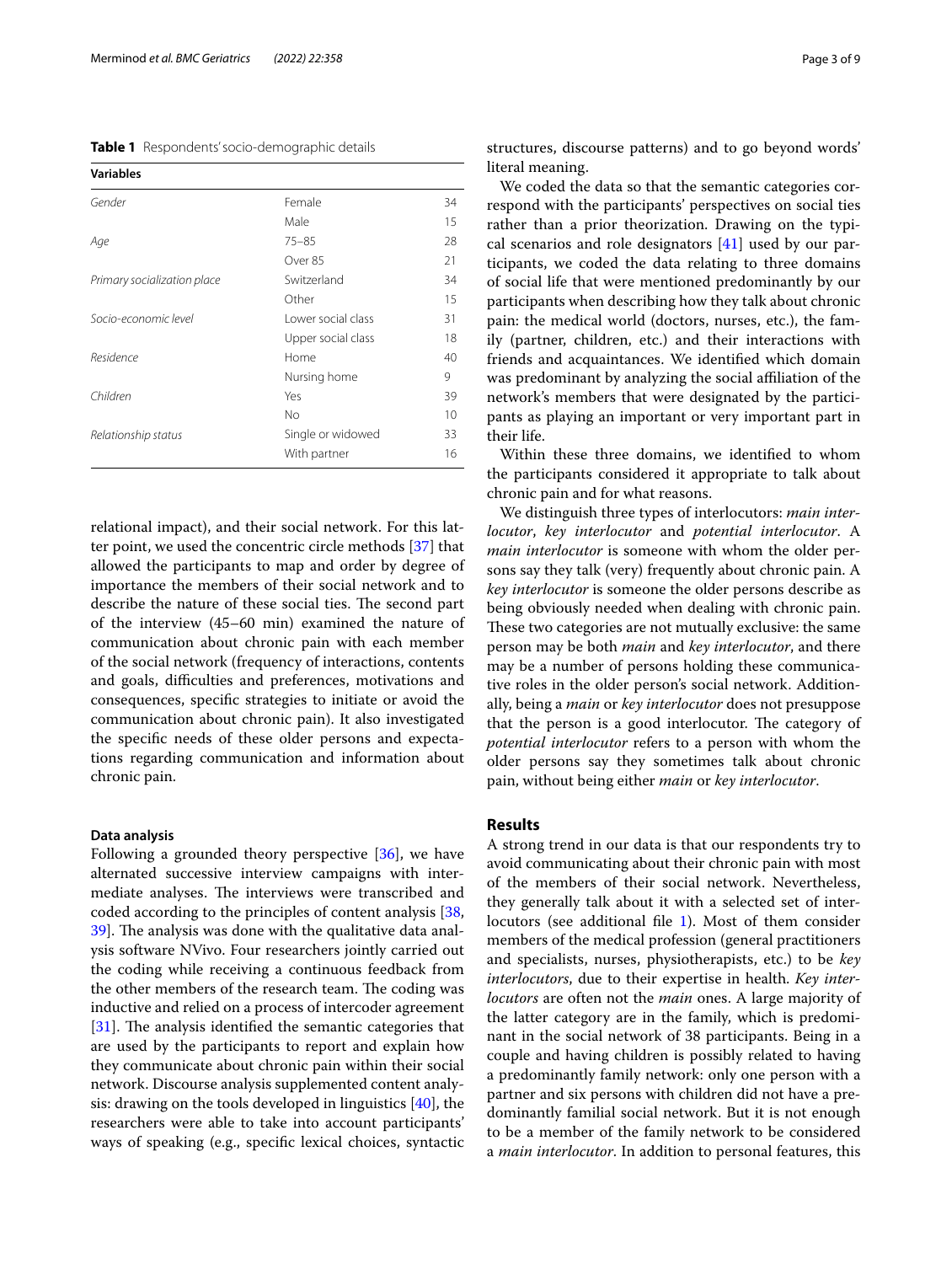position often goes hand in hand with a particular position in the family structure. *Main interlocutors* are generally among the direct relatives: partners and children. Siblings can function as *potential interlocutors*.

# **Partners as default main interlocutors**

In most cases, partners are identifed as *main interlocutors* when it comes to talking about chronic pain. This is explained by their proximity and the reciprocal support that exists between partners who live together.

*"The only person I can talk to is my wife [...] All we do is complain. She wakes up and says: 'ouch! my feet'. Then I say: 'ow! today, my back'. But, anyway, it's a refex." (M76)*

However, older persons may also hold back from communicating about chronic pain, either because they consider that their partner suffers more than they do and that it is therefore inappropriate to talk about their own problems, or because the partner is not particularly receptive. In the case of the latter, the communication about pain is seen as a threat to interpersonal relations.

*"My husband, I hesitate to, I hesitate as much as possible to talk to him about my pain. Because it annoys him. Ah, it annoys him. Oh, talking to him about my pain is not allowed [...] Of course, sometimes, I complain to my husband, but he doesn't like that." (W84)*

There is also the fact that the partner may be affected by cognitive and physical troubles. Such problems can prevent the partner from being an appropriate interlocutor. For instance, when asked more precisely how the communication about pain with her husband is going, one of our participants remarked that she "…ask[s] him for help but… but one minute later it's forgotten." (W75) But the partner, even if absent, can remain an interlocutor or, at least, an audience to whom the participants can open up about their pain and the difficulties they encounter in daily life:

*"I have my husband's ashes, which are there, in my room, on the night table. So I talk to him. I say: 'Darling, you see where I stand. I'm all alone. I can't do it anymore'." (W76)*

It is not so much a response (of any kind) from the interlocutor that matters, but rather the possibilities for communication (complaining, confding, etc.) that this form of interpersonal relationship allows.

# **Children as frequent main interlocutors**

Children are the family members most mentioned by our participants, even before partners. This is probably due to the fact that three quarters of the participants in our research have children, whereas only a little over a third have a (still living) partner. Children usually have the role of *main interlocutors*. They are often the most important persons to talk to, even though several of our respondents insist on the fact they do not want their health problems to weigh on their children. This aspect is well illustrated by one of our participants who reports on the reaction of her daughter after she told her about her health problems:

*"My daughter […] she's immediately so sorry! It makes me sad because she already has enough problems." (W75)*

The frequency of contact the children have with their older parents facilitates the communication about chronic pain, as the following extract shows:

*"When it hurts, it hurts. I can't do otherwise. [...] I don't display it. My daughter tells me: 'I can hear in your voice that you are not well' […] She tells me: 'Mum, you are not well'. So, sometimes, I tell her. I don't always want to worry her. She tells me: "No, Mum, you're not well, you mustn't tell me that you're well, because I can hear it in your voice'." (W76)*

This familiarity with the parent's usual way of being – developed through repeated, often daily, contact over a long period of time – gives children the ability to pick up on cues about their parent's health without the latter having to communicate it explicitly. The key role given to these cues is that they allow the issue of chronic pain to be addressed without the older person having to initiate it. Activities such as changing medication and introducing new care procedures can also be opportunities to address the issue of pain, either through the request for, or the offer of, advice.

Among our participants daughters are more likely to act as the *main interlocutors* than sons. This does not prevent the latter from fulflling this role, particularly when they have comparable health problems. Inlaws – while generally considered to be fully part of the family – are not designated as the m*ain interlocutors*, with the exception of a few cases of particularly caring daughters-in-law.

The parents' level of autonomy has an impact on the way they communicate about chronic pain with their children. Two cases can be distinguished schematically in our data. The first case is that of the autonomous person.

*« I don't talk about it, even to my son, even to those who are closer to me. I don't talk about everything, just because I don't want to worry them […] Usually, when it hurts a lot, I don't talk about it. I take a*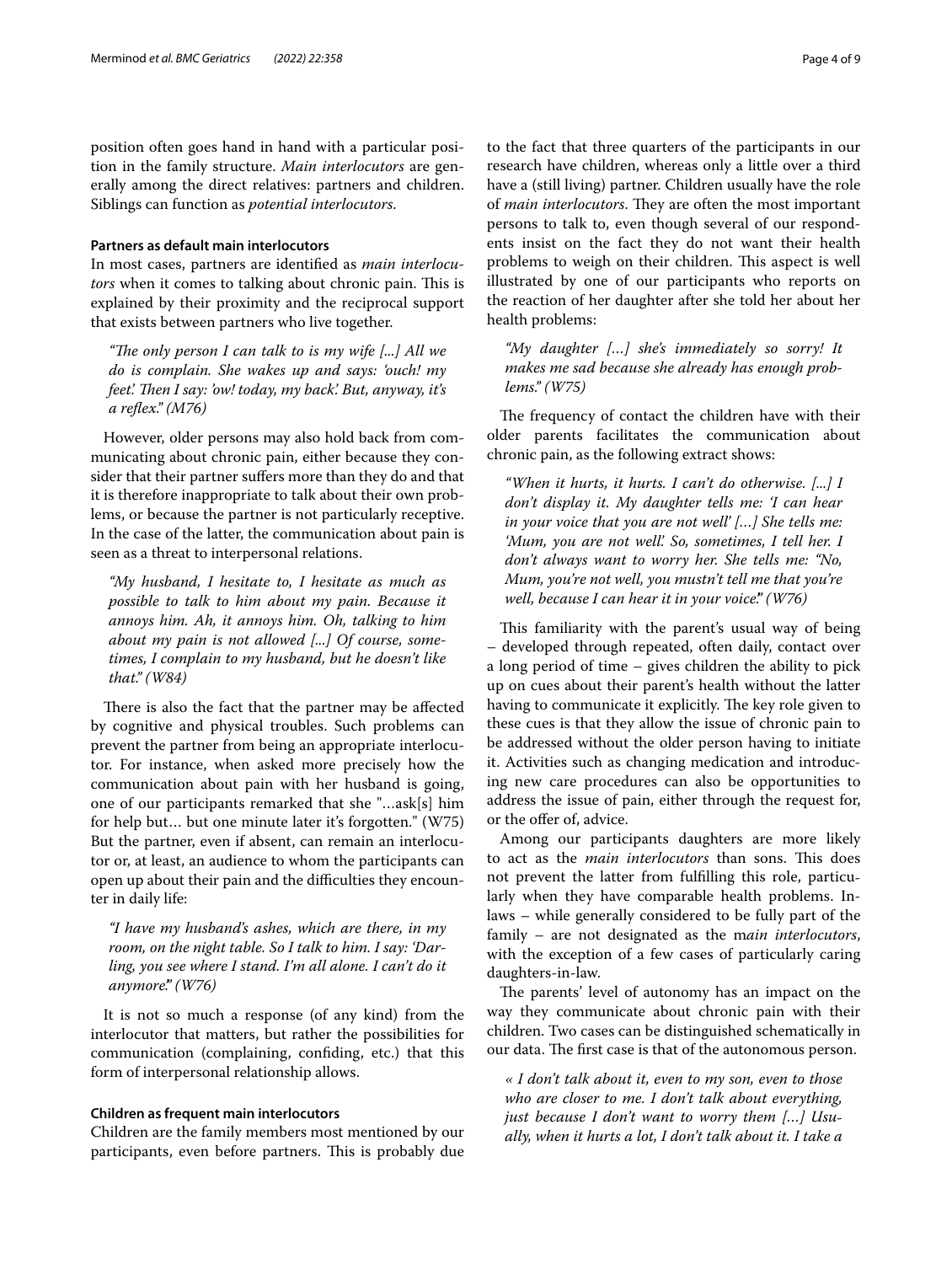*painkiller, and it gets better. But I don't say anything because I'm too scared to worry them. [...] If I had pain in a way I never had before, then I would ask a doctor before telling my son […] I prefer to warn him when I know that something is serious. I prefer to warn him when I am sure." (W100)*

In this case, the older person displays all the attributes usually associated with autonomy, including the ability to express one's own beliefs and values and to make decisions freely. Concerning communication, this means that the person has room in terms of what he or she wishes to reveal to their relatives and how much leeway is given to them. It is, therefore, largely up to the parent to decide whether or not to make their children an interlocutor in the communication about chronic pain.

The second case is that where the older person is dependent on (one of) their children.

*« My daughter […] helps me with all the paperwork, and my medication, and everything. For example, yesterday, I was not feeling well at all. So she contacted me: 'If there is anything, Mum, I'll come straight away' [...] I was in so much pain.*  [...] Then she told me: 'Mum, we've been to the pain *management clinic'. And they had given me cannabis drops, and I had stopped taking cannabis because it's very expensive [...] So she told me: 'If you feel that you don't need it any more, you stop, you should stop it'. So I stopped. And yesterday, I was in so much pain, she told me: 'What have you done with your drops, Mum?' I said: 'I've kept them'.*  'Then take three drops!' I took three drops last night *and this morning." (W88)*

In such a case, children often act as caregivers, providing relational, logistical and medical assistance to their parents, who are losing a part of their autonomy. In this context, children, as caregivers, appear to be legitimized to incite or even enjoin their parents to carry out particular actions and not only to support or advise them. They are not just *main interlocutors*, but they can act as if they have the ability to act upon what their parents do.

Distant relatives (nephews, nieces, cousins, etc.) are not generally mentioned by our participants as persons to whom they speak about chronic pain. Nevertheless, in some cases, distant relatives – often younger than the older person such as nephews or nieces – can take on the role of caregivers usually assigned to the partner or children in our data. They are generally presented as *main interlocutors* in the communication about chronic pain.

*"If I have a crisis, if my niece is upstairs, I call her, she comes.* [...] The person who is closest to me on *these things is my niece who lives upstairs, because* 

### *she likes medicine so much." (W83)*

These persons fill a sort of structural role left vacant by the absence of a child or partner. Nevertheless, in our data, administrative or fnancial dependency on a distant relative seems to inhibit communication about chronic pain.

In most cases, our participants say that they do not talk about the pain they are experiencing with their grandchildren. They express the will to share positive experiences with them or to help them but not to show them their own difficulties. It is, therefore, generally left to the children (i.e., the parents of the grandchildren), as *main interlocutors* and, thus, mediators, to inform the grandchildren about the health of their grandparents.

### **Siblings as potential interlocutors**

In our data, our respondents do not actively seek to talk about chronic pain with their siblings, who are, nevertheless, generally considered as potential interlocutors. In some cases, siblings are seen as particularly appropriate interlocutors because they share a similar life experience. This creates a feeling of belonging to the same community, namely those who sufer from chronic pain in later life.

*"My sister often comes to visit me here. She has taken care of me a lot, so we can exchange a lot. She lost her husband, and now she comes more often. So, it's an exchange (...) We exchange on our pain, our views (...) We encourage each other." (W90)*

Similarly, another participant emphasized that she can talk about her pain with her brothers, "…because both of them are also disabled" (W80). Communication, in these cases, seems to lead to emotional support.

It should also be mentioned that some distant relatives appear to be potential interlocutors, particularly when they are of a similar age, such as cousins but also nephews or nieces in big families. For instance, a participant, who said that she did not communicate about chronic pain with distant relatives ("I'm not going to dump my pain on my nephews and nieces"), made an exception for nieces of the same age with whom she was raised:

*"My niece A\* […] she's not well […] I can talk about it [chronic pain] with her, yes, on the phone. Tat's also how I talk to these two nieces, B\* and C\*. [...] With this niece, C\*, with her, we can talk. Really. Deeply. Really." (W79)*

As is the case with siblings, there is a sense of belonging here based on a common life history and fed by similar experiences of chronic pain. In the case of reduced mobility, however, which frequently afects older persons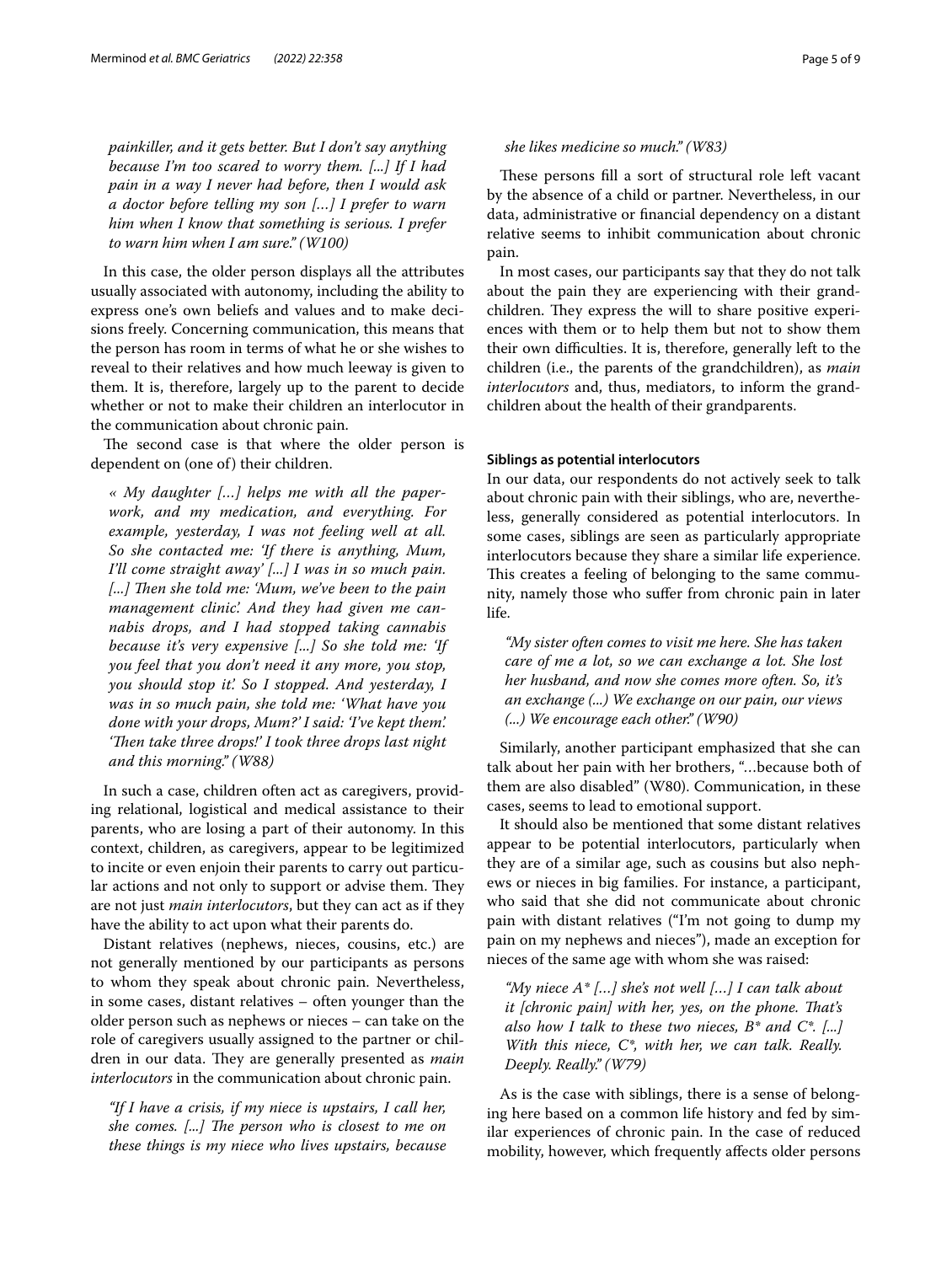having chronic pain, it is sometimes difficult to find a means other than the telephone to communicate with members of their social network.

# **Discussion**

Despite recurring difficulties, the participants talk about chronic pain with a diversity of interlocutors within their social network: health professionals, family and friends. According to our data, family is usually favored by our participants. Furthermore, within the family, direct relatives (partners and children) are often preferred over other interlocutors. The context of caregiving and carereceiving relationship may qualify this preference. It raises issues of autonomy, which become particularly delicate when the relationships with others (notably direct relatives) are redefined by health difficulties and sometimes reversed (as in the case of adult children caring for their parents).

In our study, the difficulties associated with the expression of chronic pain mainly relate to the risk of threatening social relations and damaging self-esteem. Most of our participants said that they wanted to avoid raising this topic within their social network. By doing so, they can exist as social actors beyond the daily experience of chronic pain, and prevent their social interactions from revolving around pain and illness exclusively, as observed in other contexts  $[42, 43]$  $[42, 43]$  $[42, 43]$  $[42, 43]$  $[42, 43]$ . The fact of not talking about chronic pain more generally refects a dynamic of accommodation on the part of older persons, maximizing their social desirability [\[44](#page-7-26)] and avoiding their stigmatization [[45\]](#page-7-27). For instance, not talking about it with grandchildren appears symptomatic of a desire to avoid falling into stereotypes of intergenerational communication in which older persons are often depicted as verbose and focused on their aging problems [\[46](#page-7-28)].

The participants in our study tend to select the interlocutors that are worth speaking to, particularly those who can respond to biomedical, psychological or social needs. This selection seems to reflect a careful management of the available resources. As research has repeatedly shown [[47–](#page-7-29)[51](#page-7-30)], the expression of chronic pain often has a negative impact on family members, especially if they do not know what information to retain or how to react to it. Nevertheless, even if chronic pain often has a deleterious efect on familial relationships [[52](#page-7-31)], talking about it with specifc family members can be an opportunity to strengthen interpersonal relations [[53\]](#page-7-32) and to fnd social support to live with chronic pain in everyday life [\[54](#page-7-33)]. The selection of specific interlocutors leads to a division of labor in the social network [\[55\]](#page-7-34): the communication about chronic pain with direct relatives is usually motivated both by their ability to provide practical help and to be emotionally supportive. Such a division of labor seems to be based on the traditional model of family in Western societies, although family models have now changed considerably [\[56](#page-7-35), [57\]](#page-7-36). The individual's structural position in the social network does not simply and unequivocally determine the way the older person communicates about chronic pain. As shown in our data, shared affinities and experiences play a central role. Social networks are multiplex realities [[58\]](#page-7-37) echoing the multilayered nature of identities in communication [\[59](#page-7-38)].

The study of the communication about chronic pain within older persons' social networks also sheds light on the reconfiguration of autonomy in later life  $[60-62]$  $[60-62]$  $[60-62]$ , especially relating to family. In bioethics, autonomy is the patient's right to self-determination and free choice [[63\]](#page-7-41). From a functional perspective, autonomy is the individual's ability to carry out their daily activities independently [\[64\]](#page-7-42). Since chronic pain is often associated with functional decline [[65\]](#page-7-43), those older persons with chronic pain negotiate parts of their autonomy in a transforming environment, where a relationship as equals runs the risk of being reconstituted as a dependent relationship. Autonomy is thus nested in the relational ecology that forms the older person's social network [[66,](#page-7-44) [67](#page-7-45)]. In this regard, for older members of the population, the very fact of choosing their interlocutors can be a way of exercising their autonomy. In a life made up of constraints and afected by the loss of physical or cognitive abilities, the choice of whether or not to talk about their pain can be understood as a space in which they still have some leeway. In some cases, dependence on a family member, especially in the management of medication, may lead to more frequent communication about pain, but this dependence – or the risk of becoming dependent – may also inhibit communication by threatening the older person's identity of having control over their fate [\[68\]](#page-8-0).

In summary, this study has given a glimpse of the everyday realities experienced by older persons having chronic pain, relaying their voices and drawing attention to their own concerns. This is all the more important given that older persons may be silenced or may themselves consider that they no longer have any say in the matter. Behind the communication about chronic pain, there are more general issues about how family and social networks can be a resource for dealing with health problems in the everyday realm. Such a situation comes with its challenges for older persons: having access to such a resource also means knowing how to manage it. That being said, our study has limitations that should be addressed by further research. For example, it would beneft from a comparable study focusing on the relatives of older persons with chronic pain, because communication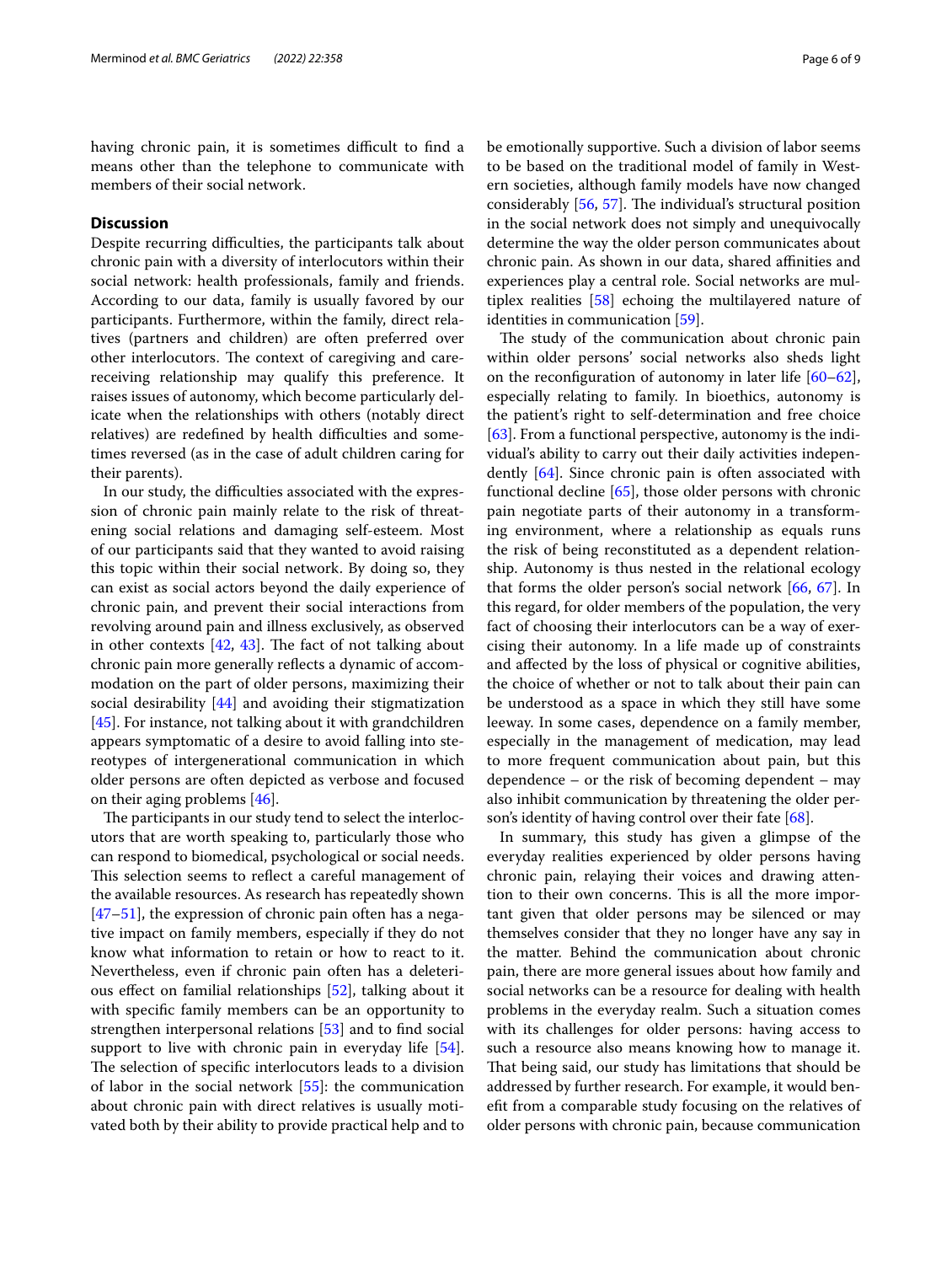is always a joint action which involves at least two parties. In addition, further research should integrate persons with dementia or cognitive troubles as this would necessarily weigh on communication [\[69](#page-8-1)]. Furthermore, an ethnographic study documenting older persons' actual practices of communication in their daily lives would probably lead us to reconsider our results and would show that a signifcant part of the communication relating to chronic pain is based on non-verbal resources [\[70\]](#page-8-2).

# **Conclusion**

The analysis of the different types of interlocutors within the family illuminates two signifcant dimensions that are both opportunities and challenges for communication about chronic pain in later life: on the one hand, the need to protect social ties despite pervasive, continuous health problems; on the other hand, the need for autonomy, especially when the individuals are in a position where they may become more and more dependent on family members. Being aware of these issues can help health professionals open up the discussion with older persons on the benefts, or not as the case may be, of talking about chronic pain in family settings, knowing that it can be a resource just as much as a challenge. We now hope that similar studies will be carried out in other parts of the world, providing data from cultures that are even more, or far less, in line, with traditional family models.

# **Supplementary Information**

The online version contains supplementary material available at [https://doi.](https://doi.org/10.1186/s12877-022-03058-8) [org/10.1186/s12877-022-03058-8](https://doi.org/10.1186/s12877-022-03058-8).

<span id="page-6-11"></span>**Additional fle 1.** Main extracted themes.

#### **Acknowledgements**

The authors would like to thank all the participants, the members of the steering committee and the institutions that helped with the recruitment.

#### **Authors' contributions**

GM conceived and wrote the manuscript, OW helped draft parts of the manuscript, IS, PS, AT, ID and ERT participated in the writing process. PS, OW, ID, ERT, GM, IS and AT were involved in the design of the study. GM, IS, AT, OW recruited the participants and carried out the interviews, PS, ID and ERT helped to recruit the participants. GM, IS, AT, OW, PS, ID and ERT contributed to reading and coding the transcripts, and analyzing the data. All of the authors critically reviewed and approved the manuscript.

#### **Funding**

The study was funded by the Swiss National Science Foundation (SNSF): Grant: n° 10001C\_179292.

### **Availability of data and materials**

The datasets generated and analyzed during the current study are not publicly available to preserve the anonymity of participants but are available from the corresponding author on reasonable request.

### **Declarations**

#### **Ethics approval and consent to participate**

The study was approved by the Cantonal Commission on Ethics in Human Research (CER-VD: 450/15; 15.11.2018). Written informed consent was obtained from all participants. The participants' data are fully protected and anonymized. All methods were performed in accordance with the relevant guidelines and regulations. The participants had the right to withdraw from the study at any time without any consequence.

#### **Consent for publication**

Not applicable.

#### **Competing interests**

The authors declare that they have no competing interests.

#### **Author details**

<sup>1</sup> Department of Psychiatry, Liaison Psychiatry Service, Lausanne University Hospital, Lausanne, Switzerland. <sup>2</sup> Language and Information Sciences Department, Faculty of Arts, University of Lausanne, Lausanne, Switzerland. <sup>3</sup>Pain Center, Service of Anesthesiology, Lausanne University Hospital, Lausanne, Switzerland. <sup>4</sup> Faculty of Biology and Medicine, University of Lausanne, Lausanne, Switzerland. <sup>5</sup> Service of Geriatric Medicine and Geriatric Rehabilitation, Lausanne University Hospital, Lausanne, Switzerland. <sup>6</sup>Chair of Geriatric Palliative Care, Lausanne University Hospital, Lausanne, Switzerland.

# Received: 26 November 2021 Accepted: 12 April 2022 Published online: 23 April 2022

### **References**

- <span id="page-6-0"></span>1. Litwin H. Social networks and well-being: A comparison of older people in Mediterranean and non-Mediterranean countries. J Gerontol. 2010;65(5):599–608.
- Perkins JM, Subramanian SV, Christakis NA. Social networks and health: A systematic review of sociocentric network studies in low- and middleincome countries. Soc Sci Med. 2015;125:60–78.
- <span id="page-6-1"></span>3. Gale CR, Westbury L, Cooper C. Social isolation and loneliness as risk factors for the progression of frailty: The English longitudinal study of ageing. Age Ageing. 2018;47(3):392–7.
- <span id="page-6-2"></span>4. Gaugler J, Kane R. Family Caregiving in the New Normal. London: Academic Press; 2015.
- <span id="page-6-3"></span>5. Manias E, Bucknall T, Hughes C, et al. Family involvement in managing medications of older patients across transitions of care: A systematic review. BMC Geriatr. 2019;19:95.
- <span id="page-6-4"></span>6. McGilton KS, Vellani S, Yeung L, et al. Identifying and understanding the health and social care needs of older adults with multiple chronic conditions and their caregivers: A scoping review. BMC Geriatr. 2018;1:231.
- <span id="page-6-5"></span>7. Lilleheie I, Debesay J, Bye A, et al. Informal caregivers' views on the quality of healthcare services provided to older patients aged 80 or more in the hospital and 30 days after discharge. BMC Geriatr. 2020;20:97.
- <span id="page-6-6"></span>8. Hayden S. Chronically ill and "feeling fne": A study of communication and chronic illness. J Appl Commun Res. 1993;21(3):263–78.
- <span id="page-6-7"></span>9. Lamore K, Montalescot L, Untas A. Treatment decision-making in chronic diseases: What are the family members' roles, needs and attitudes? Syst Rev Patient Educ Couns. 2017;100(12):2172–81.
- <span id="page-6-8"></span>10. Jerant AF, von Friederichs-Fitzwater MM, Moore M. Patients' perceived barriers to active self-management of chronic conditions. Patient Educ Couns. 2005;57(3):300–7.
- <span id="page-6-9"></span>11. World Health Organization: European Health Information Gateway. [https://gateway.euro.who.int/en/.](https://gateway.euro.who.int/en/) Accessed 21 Jan 2020.
- <span id="page-6-10"></span>12. Hadjistavropoulos T, Craig KD, Fuchs-Lacelle S. Social Infuences and the Communication of Pain. In: Hadjistavropoulos T, Craig KD, editors. Pain: Psychological perspectives. Mahwah, NJ: Lawrence Erlbaum Associates Publishers; 2004. p. 87–112.
- 13. Semino E. Descriptions of pain, metaphor and embodied simulation. Metaphor Symb. 2010;25(4):205–26.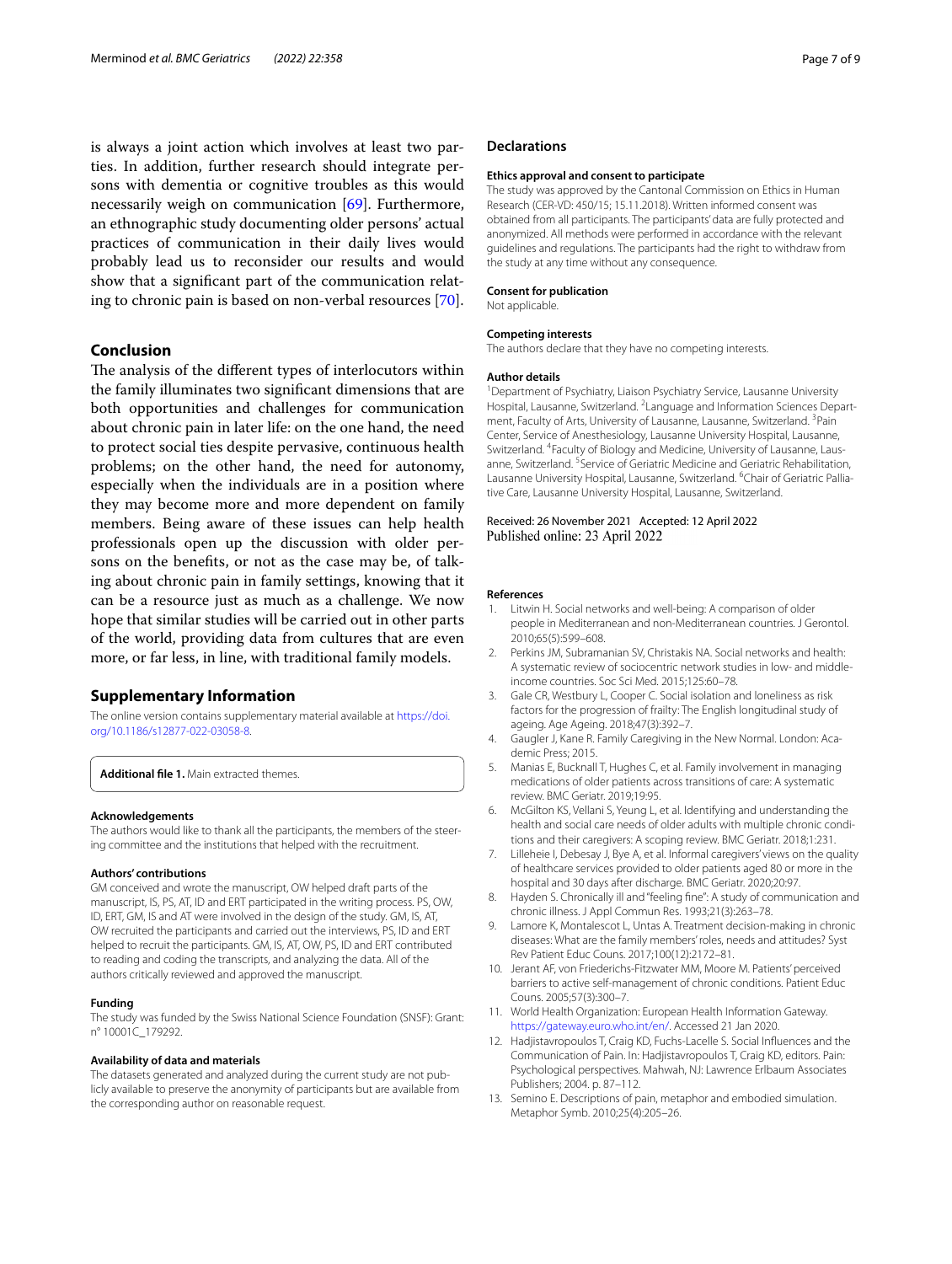- 14. Hadjistavropoulos T, Craig KD, Duck S, et al. A biopsychosocial formulation of pain communication. Psychol Bull. 2011;137(6):910–39.
- <span id="page-7-0"></span>15. Lor M, Vang X, Rabago D, et al. "It hurts as if…": pain-associated language, visual characterization, and storytelling in hmong adults. Pain Med. 2020;21(8):1690–702.
- <span id="page-7-1"></span>16 Clarke A, Anthony G, Gray D, et al. "I feel so stupid because I can't give a proper answer..." How older adults describe chronic pain: a qualitative study. BMC Geriatrics. 2012;12:78.
- <span id="page-7-2"></span>17 Clarke A, Martin D, Jones D, et al. "I try and smile, I try and be cheery, I try not to be pushy. I try to say 'I'm here for help' but I leave feeling... worried": A qualitative study of perceptions of interactions with health professionals by community-based older adults with chronic pain. PLoS One. 2014;9(9):e105450.
- <span id="page-7-3"></span>18. Helme RD. Chronic pain management in older people. Eur J Pain. 2001;5:31–6.
- 19. Yong HH. Can attitudes of stoicism and cautiousness explain observed age-related variation in levels of self-rated pain, mood and disturbance and functional interference in chronic pain patients? Eur J Pain. 2006;10:399–407.
- 20. Cornally N, McCarthy G. Chronic pain: the help-seeking behavior, attitudes, and beliefs of older adults living in the community. Pain Manag Nurs. 2011;12(4):206–17.
- 21. Gammons V, Caswell G. Older people and barriers to self-reporting of chronic pain. Br J Nurs. 2014;23(5):274–8.
- <span id="page-7-4"></span>22. Makris UE, Higashi RT, Marks EG, et al. Ageism, negative attitudes, and competing co-morbidities – why older adults may not seek care for restricting back pain: A qualitative study. BMC Geriatr. 2015;15:39.
- <span id="page-7-5"></span>23. Ober AJ. Ageism as a risk factor for chronic disease. Gerontologist. 2016;56(4):610–4.
- <span id="page-7-6"></span>24. Rastogi R, Meek B. Management of chronic pain in elderly, frail patients: Finding a suitable, personalized method of control. Clin Interv Aging. 2013;8:37–46.
- <span id="page-7-7"></span>25. Larsson C, Hansson E, Sundquist U. Chronic pain in older adults: prevalence, incidence, and risk factors. Scand J Rheumatol. 2017;46(4):317–25.
- <span id="page-7-8"></span>26. Reid M, Eccleston C, Pillemer K. Management of chronic pain in older adults. BMJ. 2015;350:h532.
- <span id="page-7-9"></span>27. Dueñas M, Ojeda B, Salazar A, et al. A review of chronic pain impact on patients, their social environment and the health care system. J Pain Res. 2016;9:457–67.
- <span id="page-7-10"></span>28. De Coninck L, Declercq A, Bouckaert L, et al. Perspectives of older adults with a chronic condition on functioning, social participation and health: a qualitative study. BMC Geriatr. 2021;21:418.
- <span id="page-7-11"></span>29. Makris UE, Abrams RC, Gurland B, Reid MC. Management of persistent pain in the older patient: a clinical review. JAMA. 2014;312(8):825–36.
- <span id="page-7-12"></span>30. Fernández-Peña R, Molina JL, Valero O. Personal network analysis in the study of social support: the case of chronic pain. Int J Environ Res Public Health. 2018;15(12):2695.
- <span id="page-7-13"></span>31. Merminod G, Weber O, Vaucher C, et al. Communication about chronic pain in older persons' social networks: Study protocol of a qualitative approach. Front Public Health. 2021;9:764584.
- <span id="page-7-14"></span>32. Treede R, Rief W, Barke A, et al. A classifcation of chronic pain for ICD-11. Pain. 2015;156(6):1003–7.
- <span id="page-7-15"></span>33. Hamilton H, Chou S, editors. The Routledge Handbook of Language and Health Communication. London: Routledge; 2014.
- <span id="page-7-16"></span>34. Reeves S, Lewin S, Zwarenstein M. Using qualitative interviews within medical education research: Why we must raise the "quality bar." Med Educ. 2006;40(4):291–2.
- <span id="page-7-17"></span>35. Britten N. Qualitative interviews in medical research. BMJ. 1995;311(6999):251–3.
- <span id="page-7-18"></span>36. Glaser BG. The Grounded Theory Perspective: Conceptualization Contrasted with Description. Mill Valley: Sociology Press; 2001.
- <span id="page-7-19"></span>37. McCarthy C, Molina JL, Aguilar C, Rota L. A comparison of social network mapping and personal network visualization. Field Methods. 2007;19:145–62.
- <span id="page-7-20"></span>38. Mayring P. Qualitative Content Analysis. Forum: qualitative social research. 2000. [https://doi.org/10.17169/fqs-1.2.1089.](https://doi.org/10.17169/fqs-1.2.1089)
- <span id="page-7-21"></span>39. Neuendorf K. The Content Analysis Guidebook. Thousand Oaks: Sage; 2017.
- <span id="page-7-22"></span>40. Jones RH. Health and Risk Communication: An Applied Linguistic Perspective. New York: Routledge; 2013.
- <span id="page-7-23"></span>41. Agha A. Language and Social Relations. Cambridge: Cambridge University Press; 2006.
- <span id="page-7-24"></span>42. Smith AA. Intimacy and family relationships of women with chronic pain. Pain Manag Nurs. 2003;4(3):134–42.
- <span id="page-7-25"></span>43. Lewandowski W, Morris R, Draucker CB, Risko J. Chronic pain and the family: Theory-driven treatment approaches. Issues Ment Health Nurs. 2007;28(9):1019–44.
- <span id="page-7-26"></span>44. Giles H, Gasiorek J. Intergenerational communication practices. In: Schaie KW, Willis SL, editors. Handbook of the Psychology of Aging. London: Academic Press; 2011. p. 233–47.
- <span id="page-7-27"></span>45. De Ruddere L, Craig KD. Understanding stigma and chronic pain: A-state-ofthe-art review. Pain. 2016;157(8):1607–10.
- <span id="page-7-28"></span>46. Williams & Nussbaum 2001, Williams A, Nussbaum J. Intergenerational Communication across the Life Span. London: Routledge; 2001.
- <span id="page-7-29"></span>47. Roy R. Social Relations and Chronic Pain. New York: Kluwer Academic Publisher; 2002.
- 48. Silver J. Chronic Pain and the Family. London: Harvard University Press; 2004.
- 49. West C, Usher K, Foster K, Stewart L. Chronic pain and the family: the experience of the partners of people living with chronic pain. J Clin Nurs. 2012;21(23–24):3352–60.
- 50. Ojeda B, Salazar A, Dueñas M, et al. The impact of chronic pain: the perspective of patients, relatives, and caregivers. Fam Syst Health. 2014;32(4):399–407.
- <span id="page-7-30"></span>51. Campbell P, Jordan KP, Smith BH, et al. Chronic pain in families: a crosssectional study of shared social, behavioral and environmental infuences. Pain. 2018;159(1):41–7.
- <span id="page-7-31"></span>52. Riffin C, Fried T, Pillemer K. Impact of pain on family members and caregivers of geriatric patients. Clin Geriatr Med. 2016;32(4):663–75.
- <span id="page-7-32"></span>53 Cano A, de C Williams AC. Social interaction in pain: Reinforcing pain behaviors or building intimacy? Pain. 2010;149(1):9–11.
- <span id="page-7-33"></span>54. Bernardes SF, Forgeron P, Fournier K, Reszel J. Beyond solicitousness: A comprehensive review on informal pain-related social support. Pain. 2017;158(11):2066–76.
- <span id="page-7-34"></span>55. Chua V, Madej J, Wellman B. Personal communities: The world according to me. In: Scott J, Carrington PJ, editors. The SAGE Handbook of Social Network Analysis. London: SAGE Publications; 2014. p. 101–15.
- <span id="page-7-35"></span>56. Roy R. Chronic Pain and Family. New York: Elsevier; 2006.
- <span id="page-7-36"></span>57. McKie L, Callan S. Understanding Families – A Global Introduction. London: SAGE Publications; 2012.
- <span id="page-7-37"></span>58. Milroy L, Llamas C. Social Networks. In: Chambers J, Schilling N, editors. The Handbook of Language Variation and Change. 2013. p. 409–27.
- <span id="page-7-38"></span>59. Bucholtz M, Hall K. Identity and interaction: A sociocultural linguistic approach. Discourse Stud. 2005;7(4–5):585–614.
- <span id="page-7-39"></span>60. Horowitz A, Silverstone BM, Reinhardt JP. A conceptual and empirical exploration of personal autonomy issues within family caregiving relationships. Gerontologist. 1991;31(1):23–31.
- 61. Lothian K, Philp I. Care of older people: Maintaining the dignity and autonomy of older people in the healthcare setting. BMJ. 2001;322(7287):668–70.
- <span id="page-7-40"></span>62. Sánchez-García S, García-Peña C, Ramírez-García E, et al. Decreased autonomy in community-dwelling older adults. Clin Interv Aging. 2019;14:2041–53.
- <span id="page-7-41"></span>63. Beauchamp T, Childress JE. Principles of Biomedical Ethics. Oxford: Oxford University Press; 2012.
- <span id="page-7-42"></span>64. Matos M, Bernardes SF, Goubert L. The relationship between perceived promotion of autonomy/dependence and pain-related disability in older adults with chronic pain: The mediating role of self-reported physical functioning. J Behav Med. 2016;39(4):704–15.
- <span id="page-7-43"></span>65. Stubbs B, Schofeld P, Patchay S. Mobility limitations and fall-related factors contribute to the reduced health-related quality of life in older adults with chronic musculoskeletal pain. Pain Pract. 2016;16(1):80–9.
- <span id="page-7-44"></span>66. Kittay EF. The ethics of care, dependence, and disability. Ratio Juris. 2011;24:49–58.
- <span id="page-7-45"></span>67. van Nistelrooij I, Visse M, Spekkink A, de Lange J. How shared is shared decision-making? A care-ethical view on the role of partner and family. J Med Ethics. 2017;43(9):637–44.